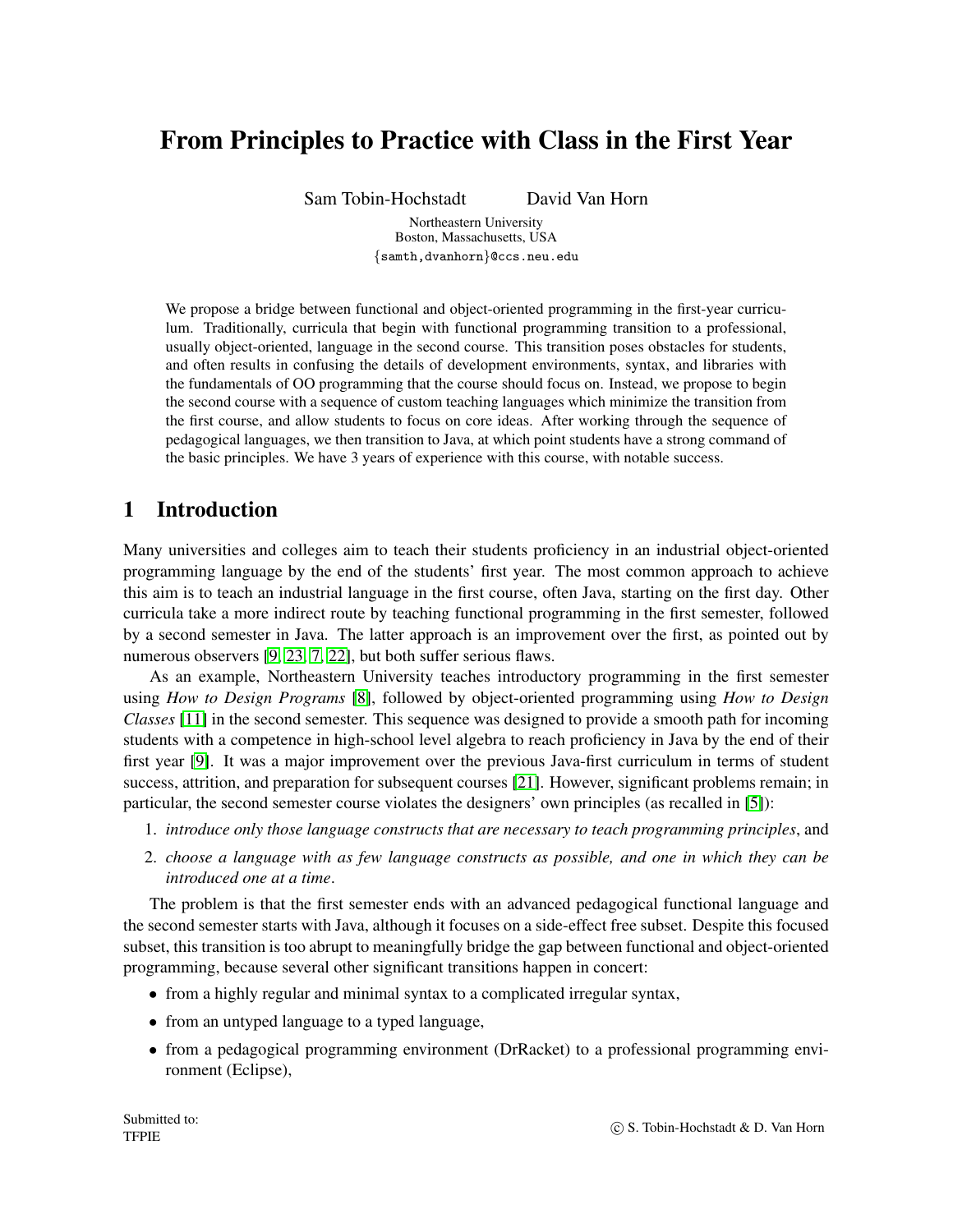- from a language with numeric values corresponding to mathematical objects to a language with numeric values corresponding to common machine representations,<sup>[1](#page-1-0)</sup>
- from a language with image literals and graphical libraries to one in which graphical programming is tedious,
- from an interaction-oriented language and tool suite to a compiled, batch-oriented language.

This abrupt transition has several negative consequences which we have experienced first-hand: the principles of object-oriented programming are obscured and de-emphasized, struggling with the programming environment is frustrating and can cause potentially good students to leave the program, it favors students with prior exposure to the particular tools (a set that is demographically skewed), it inhibits students from experimenting by allowing them to rely upon past skills, and it creates the false impression that courses are discrete units of instruction that can be discarded after successful completion rather than being part of a continuous and cumulative educational experience.

We contribute an alternative approach to the second semester that overcomes these problems and provides a gradual introduction to object-oriented programming. Our approach starts the second semester by introducing *only* the concept of programming with objects, while all other aspects of the course remain where they were left off in the previous semester. This allows other concepts to be introduced at the point at which they are relevant and motivated. Despite this more gradual approach, the course accomplishes the goal of reaching industrial language competence by the end of the semester, covering a super-set of the concepts and topics covered in the *How to Design Classes*-based course.

Outline The remainder of this paper is organized as follows: section [2](#page-1-1) provides background on *How to Design Programs* and the context and constraints involved in the first year at Northeastern. Section [3](#page-2-0) describes our approach to the second semester, which starts with a small shift in perspective to bridge the gap between functional programming and object oriented programming. Section [4](#page-7-0) describes the path from our pedagogical languages to an industrial object-oriented programming language. Section [5](#page-10-0) discusses the relation to existing work and section [6](#page-11-0) concludes.

## <span id="page-1-1"></span>2 Background: the context at Northeastern

At Northeastern, the College of Computer & Information Science (CCIS) requires a four course introductory sequence for Computer Science majors in the first year. The first semester features both a course on discrete mathematics and an introduction to programming following the *How to Design Programs* curriculum. The second semester follows with a course on object-oriented programming and one featuring formal reasoning about programs, both on paper and with the ACL2 theorem prover [\[17\]](#page-13-6).

After the first year, students take a wide variety of follow-up courses, ranging from a required course in "Object-oriented design" to architecture, operating systems, robotics, and programming languages. No standard language is used in these courses.

More significantly, Northeastern distinctively emphasizes experiential education, with almost all Computer Science majors participating in a 6 month "co-op" internship after their third semester. These co-ops take place at a wide variety of companies, and while most students do some software development, there is no single platform or set of tools that commands majority use. In particular, there is wide

<span id="page-1-0"></span><sup>&</sup>lt;sup>1</sup>While this may seem like a minor point, details of numeric representation can crop up quickly in a Java-based course—for example, 1/3 cannot be represented by any Java numeric types.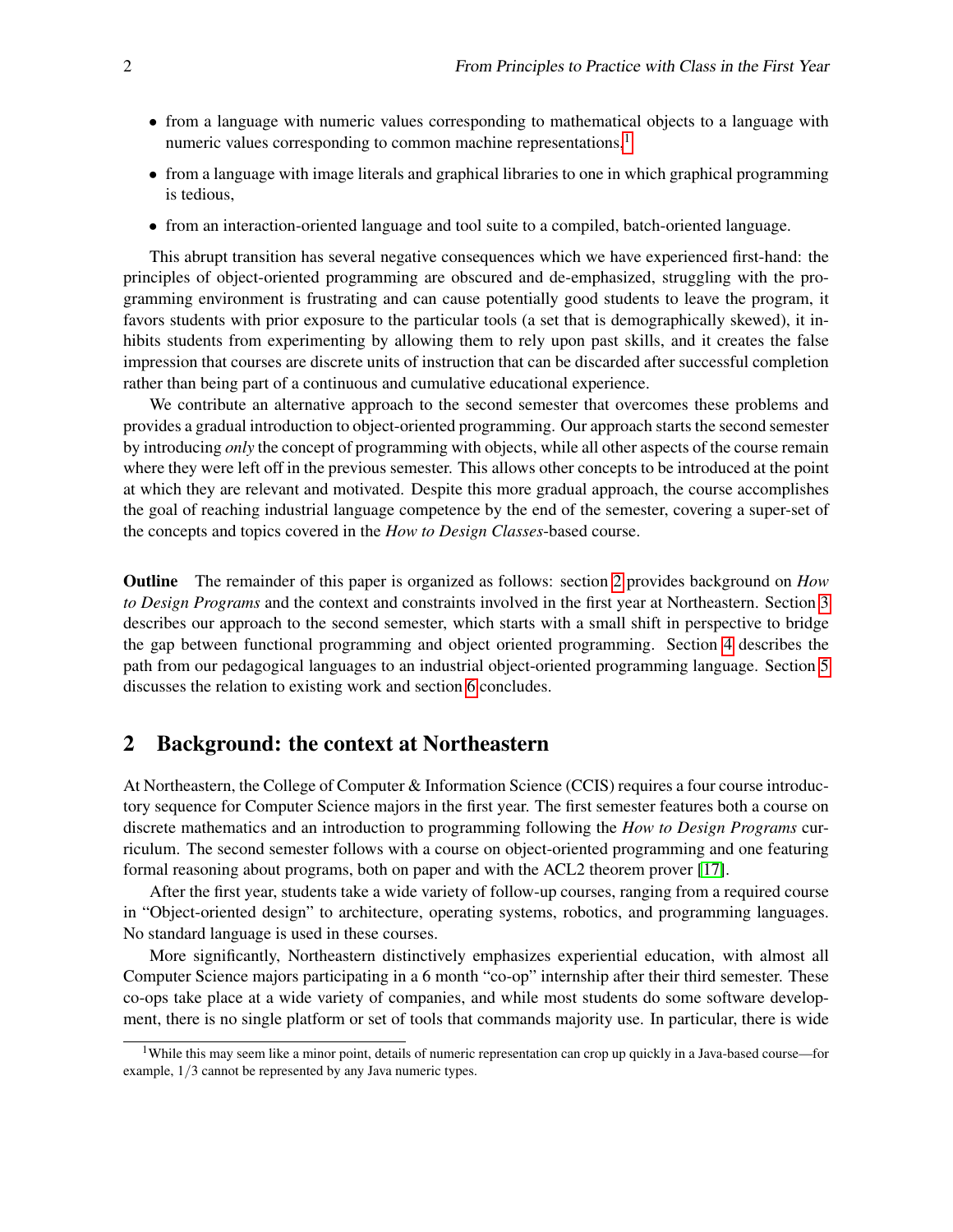variation in the languages students use while on co-op. This combination sets the constraints under which we designed our approach.

## 2.1 A first course on *How to Design Programs*

In the first semester, students are introduced to the "design recipe", a step-by-step process for going from English descriptions of problems to working programs. The design recipe involves six steps:

- 1. Analyze the information involved in the problem and express how to represent it as data.
- 2. Write down a function signature, a summary of the purporse of the function, and a function stub.
- 3. Illustrate the signature and the purpose statement with some functional examples.
- 4. Take an inventory of the input data that can be used to compute an answer.
- 5. Write the code for the function.
- 6. Verify the behavior of the program against the functional examples given earlier.

Students explore program design using this process in the context of a series of successively richer pedagogical programming language levels [\[9,](#page-13-0) [8\]](#page-13-3) that are included in the DrRacket (formerly DrScheme) programming environment [\[12\]](#page-13-7). The language and environment include several tools in support of the design recipe. For example, functional examples can be written as executable tests by writting check-expect expression [\[14\]](#page-13-8); an algebraic stepper and REPL are provided to interact with programs at each step of the design process.

Finally, the first semester course makes extensive use of a library for developing interactive animations and games using functional programming and functional graphics [\[10,](#page-13-9) [4\]](#page-12-1).

#### 2.2 The goal of the second course

After the second course, students should both (a) be prepared for subsequent courses in the curriculum, which expect familiarity with Java and standard Java libraries, (b) be prepared for co-ops in which they will use professional-grade languages and tools which will almost certainly be object-oriented. More significantly, we aim to teach the key insights behind the object-oriented approach to program design.

These constraints, while in detail specific to Northeastern and the CCIS curriculum, are broadly similar to the requirements for the first year at many universities. Our course also attends to smaller and more idiosyncratic elements of our curriculum, ranging from formal reasoning to algorithmic analysis, as described in the following sections.

# <span id="page-2-0"></span>3 A small shift of focus

On the first day of the second semester, we introduce a single linguistic concept to an otherwise unchanged context of the previous semester: the idea of an object. An object is a new kind of value that can, as a first cut, be understood as a pairing together of two familiar concepts: data and functionality.

- An object is like a structure in that it has a fixed number of fields, thus an object (again, like a structure) can represent compound data. But unlike a structure, an object contains not just data, but functionality too;
- An object is like a (set of) function(s) in that it has behavior—it computes; it is not just inert data.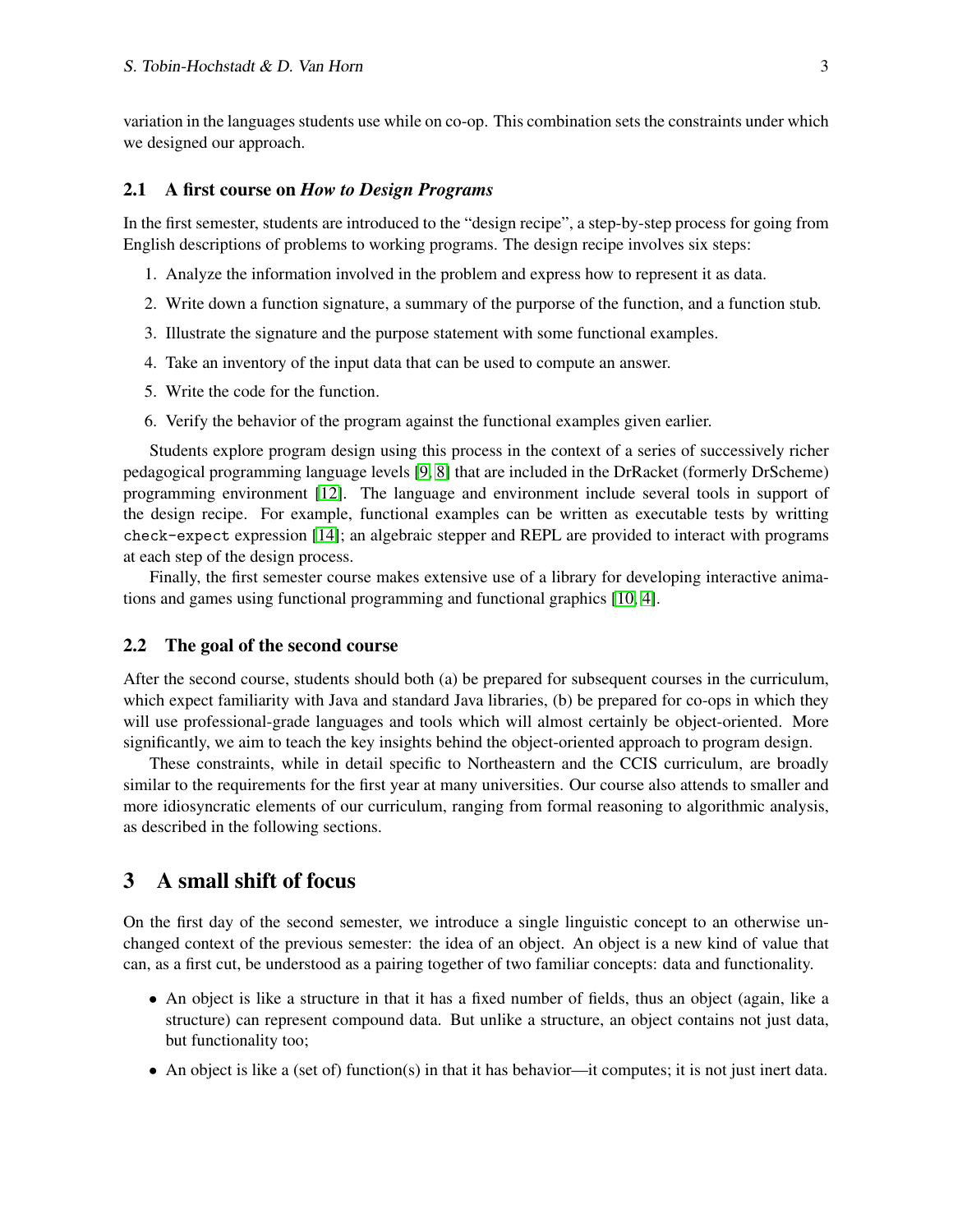This suggests that objects are a natural fit for well-designed programs since good programs are organized around data definitions and functions that operate over such data. An object, in essence, packages these two things together into a single programming apparatus. This has two important consequences:

1. Students already know how to design programs oriented around objects.

Since objects are just the combination of two familiar concepts that students already use to design programs, they already know how to design programs around objects, even if they have never heard the term "object" before.

2. Objects enable new kinds of abstraction and composition.

Although the combination of data and functionality may seem simple, objects enable new forms of abstraction and composition. That is, objects open up new approaches to the construction of computations. By studying these new approaches, we can distill new design principles. Because we understand objects are just the combination of data and functionality, we can understand how all of these principles apply in the familiar context of programming with functions.

## 3.1 The basics of objects

To begin with, we introduce the notion of a *class definition*, which can be thought of at first as a structure definition in that it defines a new class of compound data. A class is defined using the define-class form:

```
(define-class posn (fields x y))
```
This is similar to the define-struct form of the first semester, used as follows:

(define-struct posn (x y))

An *object* is a value that is a member of this class of data, which can be constructed with the new keyword, a class name, and the appropriate number of arguments for the fields of the object:

(new posn 3 4)

An object understands some set of *messages*. Simple structure-like objects understand messages for accessing their fields and messages are sent by using the send keyword, followed by an object, a message name, and some number of arguments:

```
(send (new posn 3 4) x) ; => 3
(send (new posn 3\ 4) y) \Rightarrow 4
```
The send notation is simple, but syntactically heavy. Once students are comfortable with send, we introduce shorthand to make it more convenient, writing (x . m) for (send x m). The *dot notation* can be nested, so  $(x \cdot m \cdot n)$  is shorthand for (send  $(x \cdot m) n$ ). (The approach of introducing a simple, uniform syntax and later introducing a convenient shorthand that would have been confusing to start with follows the approach of first introducing cons and then later list and quote in the first semester.)

It is possible to endow objects with functionality by defining *methods*, which extend the set of messages an object understands. A method definition follows the same syntax as a function definition, but is located inside of a class definition. Here is a more complete development of the posn class with two methods: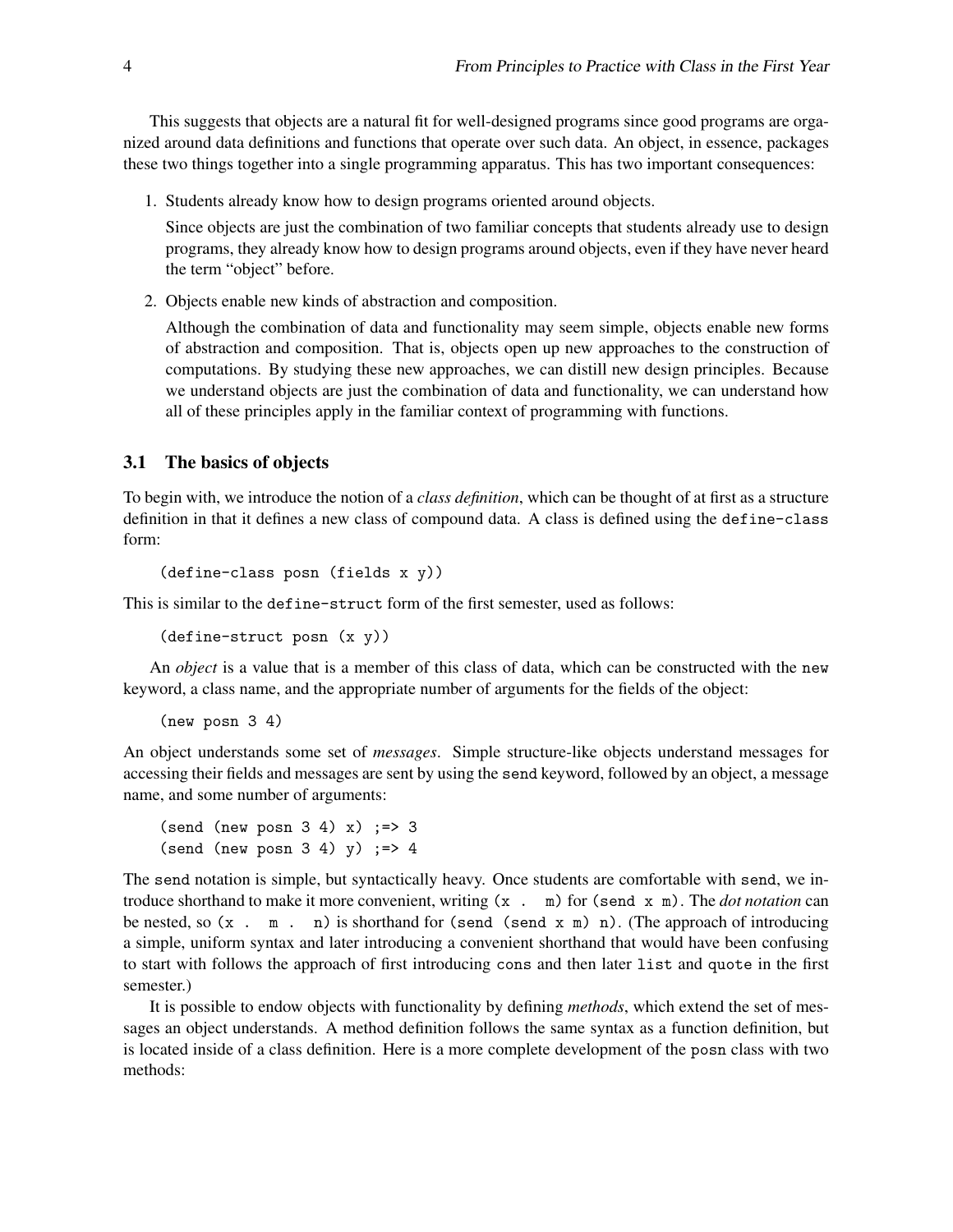```
;; A Posn is a (new posn Number Number),
;; which represents a point on the Cartesian plane
(define-class posn (fields x y)
  ;; dist : Posn -> Number
  ;; Distance between this posn and that posn
  (check-expect ((new posn 0 0) . dist (new posn 3 4)) 5)
  (define (dist that)
    (sqrt (+ (sqr (- (this . x) (that . x)))(sqr (- (this . y) (that . y))));; dist-origin : -> Number
  ;; Distance of this posn from the origin
  (check-expect ((new posn 0 0) . dist-origin) 0)
  (check-expect ((new posn 3 4) . dist-origin) 5)
  (define (dist-origin)
    (this . dist (new posn 0 0))))
```
This class definition defines a new class of values which are posn objects. Such objects are comprised of two numeric values and understand the messages x, y, dist, and dist-origin. Unit tests have been included with each method definition, following the principles of the design recipe studied in the first semester. Although check-expect forms can appear within class definitions, they are lifted to the top-level when a program is run.

Methods can be defined to consume any number of arguments, but they are implicitly parameterized over this, the object that received the message.

#### 3.2 Where did the cond go?

Unions, and recursive unions in particular, are a fundamental kind of data definition that students are well-versed in from the previous semester. A fundamental early lesson is how to represent (recursive) unions using classes and how to write recursive methods. As an example, figure [1](#page-5-0) defines binary trees of numbers (an archetypal recursive union data definition) using the Beginning Student language (BSL) as used at the start of the first semester, and also using the Class language of our course.

The structure of this program is analogous to the approach of the previous semester but this example brings to light an important difference with the functional approach. The method for computing the sum of a leaf is defined in the leaf class, while the method for computing the sum of a node is in the node class. When a tree object is sent the sum method, there is no function with a conditional to determine whether the object is a leaf—instead, the object itself takes care of computing the sum based on its own sum method. This shift in perspective is at the core of object-orientation: objects contain their own behavior and the case analysis previously done in functions is eliminated.

#### 3.3 Worlds and animations

At Northeastern, Programming in the first semester is often oriented around interactive event-driven video games. The basic design of a video game involves defining a data representation for states of the game and functions for transitioning between states based on events such as clock ticks, keyboard input, or mouse events. The design of a game thus involves the design of data and operations on that data;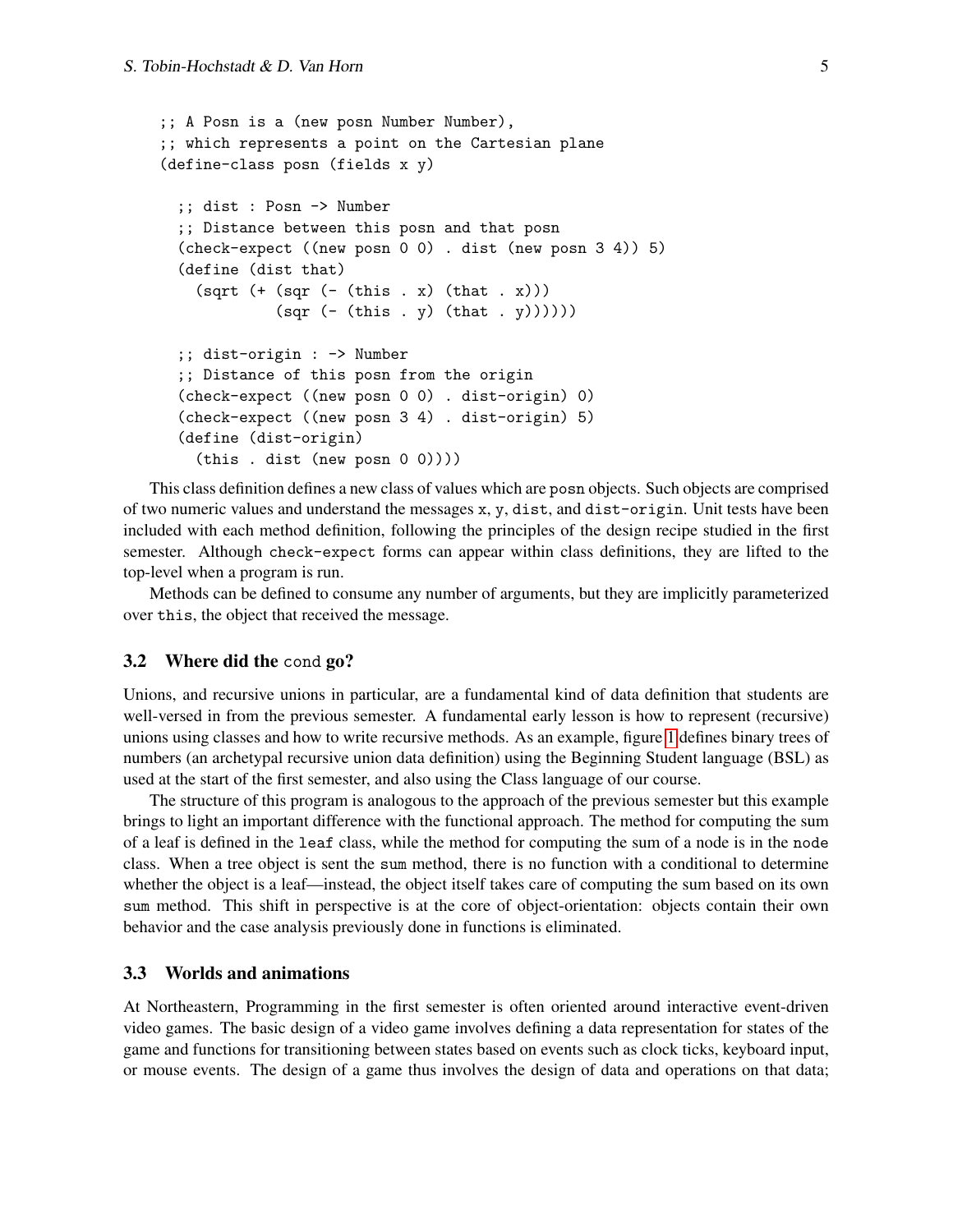```
#lang bsl
;; A Tree is one of:
;; - (make-leaf Number)
;; - (make-node Tree Number Tree)
(define-struct leaf (v))
(define-struct node (left v right))
;; sum : Tree -> Number
;; sums the elements of the given tree
(define (sum a-tree)
  (cond [(leaf? a-tree) (leaf-v a-tree)]
        [else
         (+ (sum (node-left a-tree))
            (node-v a-tree)
            (sum (node-right a-tree)))]))
(check-expect (sum (make-leaf 7)) 7)
(check-expect
  (sum (make-node
         (make-leaf 1)
         5
         (make-node (make-leaf 0)
                    10
                    (make-leaf 0))))16)
                                              #lang class/1
                                              ;; A Tree is one of:
                                              ;; - (new leaf Number)
                                              ;; - (new node Tree Number Tree)
                                              ;; and implements
                                              ;; sum : -> Number
                                              ;; sums the elements of this tree
                                              (define-class leaf
                                                (fields v)
                                                (define (sum) (this . v)))
                                              (define-class node
                                                (fields left v right)
                                                (define (sum)
                                                  (+ (this . left . sum)
                                                     (this . v)
                                                     (this . right .sum))))
                                              (check-expect ((new leaf 7) . sum) 7)
                                              (check-expect
                                                ((new node
                                                      (new leaf 1)
                                                      5
                                                      (new node (new leaf 0)
                                                                10
                                                                (new leaf 0)))). sum)
                                                16)
```
<span id="page-5-0"></span>Figure 1: Binary tree sum in Beginning Student and in the Class language

in other words, the game involves the design of objects. We therefore continue in the second semester with the use of programming video games but supplement the course with a library for doing so in an object-oriented style. Figure [2](#page-6-0) gives an example written in both the functional style and object-oriented style.

The key difference between these two programs is that the functional program uses the 2htdp/universe library, which provides a big-bang form that consumes the initial state of the world and has a declarative form of associating event-handler functions, while the object-oriented program uses an alternative library developed for our class: class/universe. It also provides a big-bang form but it consumes a single argument, the initial state of the world represented as an object. Event handlers are simply methods of this object; for example, clock ticks trigger the on-tick method.

The program on the left is the first program of the first semester, while the one on the right is the first program of the second semester. Our approach is able to make the conceptual connection between functional and object-oriented programming quite clear while appealing to the familiar event-driven interactive programs developed throughout the year.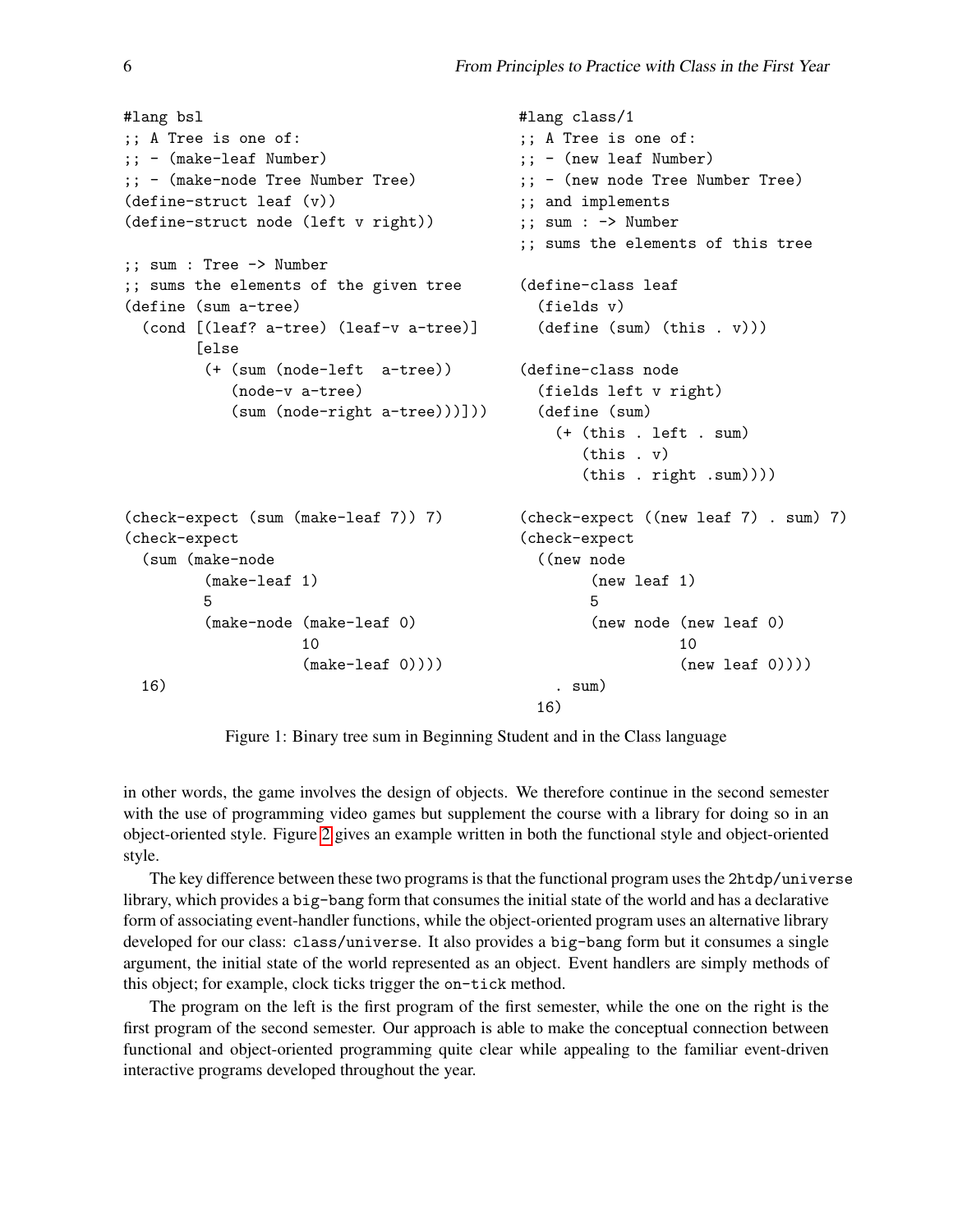```
#lang bsl
(require 2htdp/image 2htdp/universe)
;; A World is a Number
;; on-tick : World -> World
(define (tick w)
  (add1 w))
;; to-draw : World -> Image
(define (draw w)
  (place-image
    (circle 10 "solid" "red")
    w 200 (empty-scene 400 400)))
;; on-key : KeyEvent World -> World
(define (on-key k w) 10)
(big-bang 10
          [to-draw draw]
          [on-tick tick])
                                            #lang class/1
                                            (require 2htdp/image class/universe)
                                            ;; A World is a (new world Number)
                                            (define-class world
                                              (fields n)
                                              ;; on-tick : -> World
                                              (define (on-tick)
                                                (new world (add1 (this . n))))
                                              ;; to-draw : -> Image
                                              (define (to-draw)
                                                (place-image
                                                 (circle 10 "solid" "red")
                                                 (this . w) 200 (empty-scene 400 400)))
                                              ;; on-key : KeyEvent -> World
                                              (define (on-key k) (new world 10)))
                                            (big-bang (new world 10))
```
<span id="page-6-0"></span>Figure 2: World programs

The move to object-oriented style immediately and naturally leads to designs that are enabled by organizing programs around objects. For example, the state pattern [\[13\]](#page-13-10) becomes useful almost immediately. The programs in figure [2](#page-6-0) animate a rocket (rendered as a circle in this example) taking off. An illustrative follow-up exercise is to animate a rocket that *lands*. The natural design is to have two variants for states of the rocket: one for descending rockets and one for landed rockets (an example is given in appendix [A\)](#page-15-0). While in the functional approach it is easy to use the state-pattern for the *data* representing a rocket, it is more difficult to have states of *behavior*. The typical solution adds conditionals to all of the event handlers. In the object-oriented approach, states of behavior are just as natural as data. It is therefore straightforward to design programs with easy to observe invariants such as "a landed rocket never changes position." In the functional approach, even such simple properties are more involved to establish, because all event handlers must be inspected.

This approach also leads naturally to discussion of inheritance. Often programs with multiple states wish to share the implementation of some methods. We first show that this can be accomplished at the cost of minor boilerplate with delegation, and then show how inheritance allows the programmer to avoid duplication and boilerplate entirely. Once inheritance is able to group identical methods, overriding is a natural next step when some but not all of the implementations are identical across the variants.

#### 3.4 Language levels

Our introduction to object-oriented programming is built on a series of "language levels", each of which introduces additional features, adding complexity to the programming model and expressiveness to the programs. Each language is class/*N* for some *N*, with features appearing in the following order.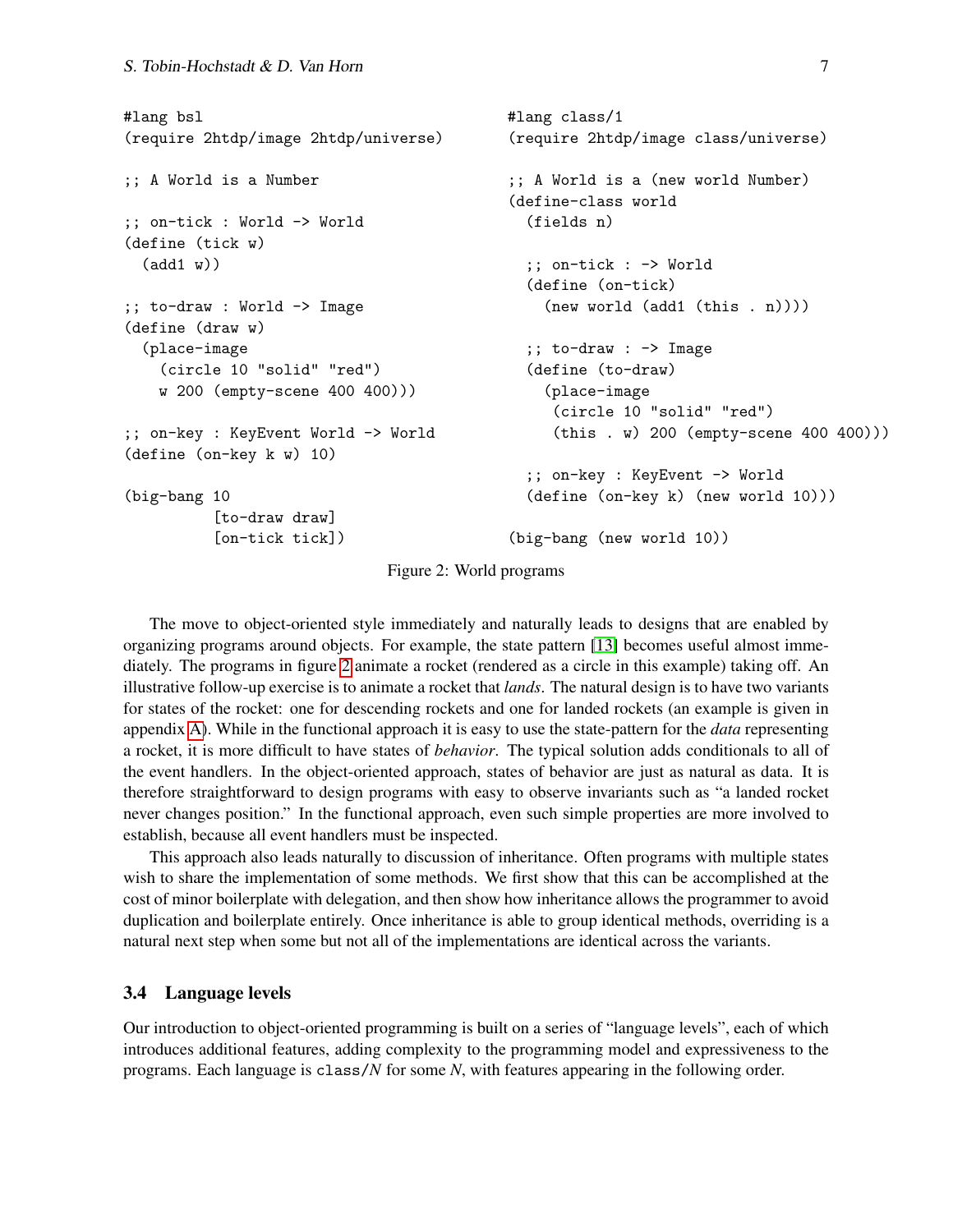- 0. Classes and Objects
- 1. Abbreviated notation for method calls
- 2. Super classes
- 3. Overriding
- 4. Constructors

Several commonalities run through all of these languages. First, they are all purely functional; we do not introduce imperative I/O or side-effects until after transitioning to Java in the second half of the course. Second, they all are a super set of the *Intermediate Student* language from *How to Design Programs*, meaning that they support higher-order functional programming and lists.

One key principle that we adhere to in the design of the language levels is that no features of the language are added purely to support "software engineering" concerns such as specification mechanisms. Not only does that language not support declaring types or contracts, but interfaces are described purely in comments.

This is not to say that interfaces and contracts are optional; in fact, they are mandatory. But the focus of the first part of the course is on the fundamentals of object-orientation. Teaching the use of software engineering tools such as type systems, while vital, is a topic which we defer to the second half of the course when we transition to Java.

We made this decision after experience in which students were confused about the relationship between explicit interface specifications, type systems, and the informal data definitions and contracts which students are required to write for all methods. After removing interfaces from the language and making them purely a specification construct, this confusion disappeared.

# <span id="page-7-0"></span>4 From principles to industrial languages

The transition from custom teaching languages to a professional language takes place about half-way through the course. At this point, students already have experience with many of the essential concepts of object-oriented programming. In particular: objects, classes, fields and methods, dynamic dispatch, inheritance, and overriding.

From this point, almost any language that students might encounter in future co-op positions, summer internships, or upper-level courses would be an appropriate follow-up. Our course transitions to Java, but C#, Python, Ruby, Eiffel, or JavaScript would all work naturally. The key lesson of the transition is that the fundamental principles underlying object-oriented programming remain the same between languages, and that learning a new language is primarily a matter of mapping these concepts to specific constructs in the new language. Of course, particular languages also use unique specific mechanisms which need to be taught to use the language effectively, but these are rarely as vital as the cross-language principles.

We chose the half-way point as the time for transition based on experience with earlier versions of this course. In particular, we found that a later transition, while allowing us to present additional concepts in a controlled environment, did not give students sufficient time and experience with Java. Subsequent classes found that students were strong on fundamentals but weak on Java practice. The other alternative, transitioning earlier, would not provide sufficient time to cover the fundamental topics before the transition.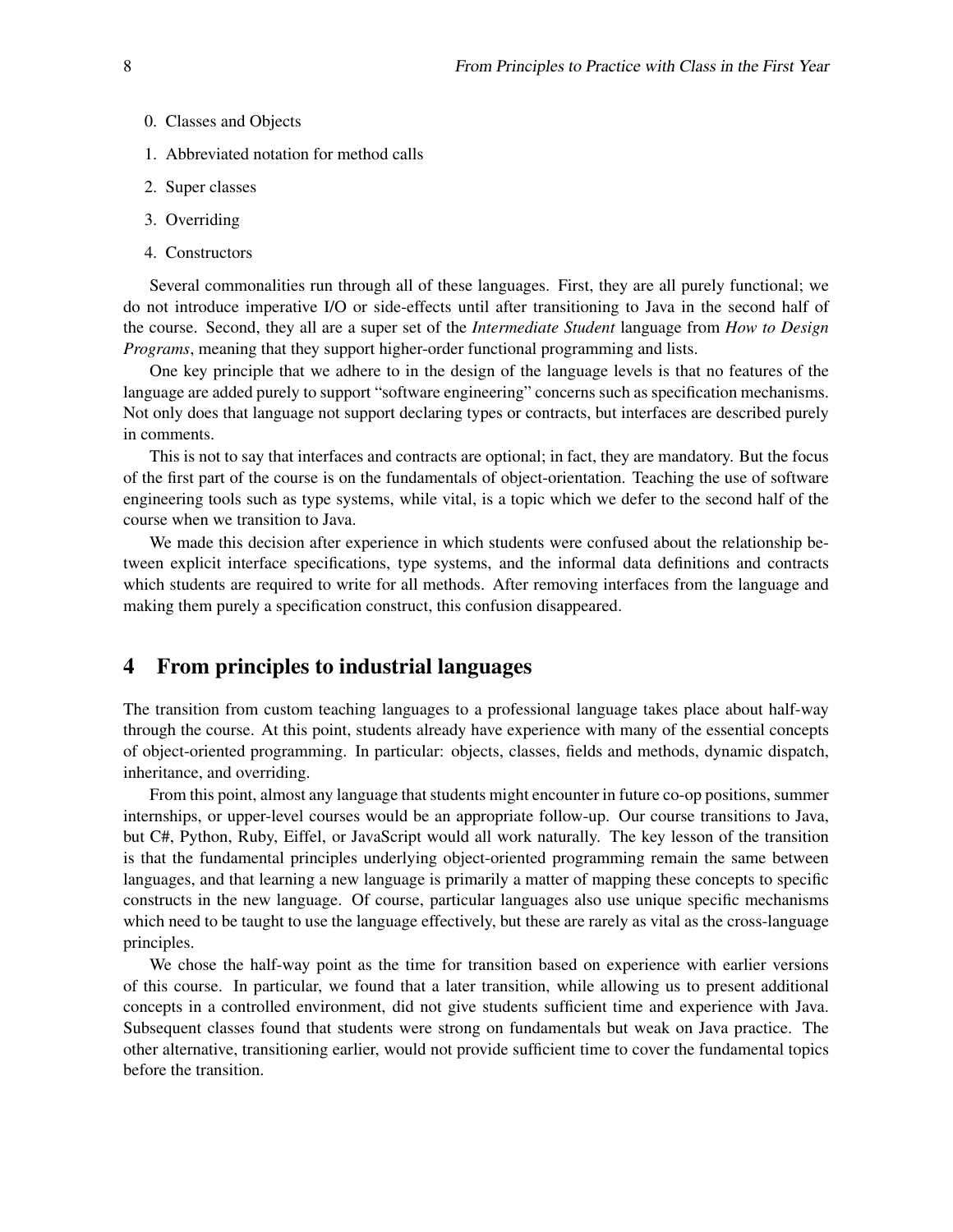## 4.1 Functional Java

The transition begins with replicating the object-oriented style of our teaching languages in Java. In particular, we do not introduce mutation, for loops, or mutable data structures such as arrays or ArrayLists until later in the semester. Instead, students design data representations using classes, with interfaces representing unions of data. Additionally, we avoid mention of the distinction between primitive and other values in Java, which is made easier by not using standard libraries early. An example of this style of programming is presented in figure [3,](#page-9-0) repeating the binary tree sum from the previous section.

Comparing this figure to the previous example illustrates a number of the differences that students are exposed to upon transition to Java.

- 1. Explicit representation of unions and interfaces in the language. Previously, interfaces were simply described in stylized comments, following the *How to Design Programs* approach.
- 2. Types are now specified as part of the program and are (statically) enforced. Data definitions and interfaces can be transformed from the stylized comments into interface definitions and method signatures annotated with types. Students are taught the benefits of type systems, which impose syntactic restrictions sufficient to prove objects meet (the structural aspects of) their interface definitions. Students also encounter the downside of types when they discover the type system cannot always follow valid reasoning about program invariants and may reject perfectly good programs.
- 3. Java syntax is substantially different and more verbose. For example, constructors must be defined explicitly.
- 4. The testing environment is somewhat different, and requires additional boilerplate, although we are able to use the JavaLib framework [\[20\]](#page-13-11) to support testing with structural equality.

There are other differences which cannot be seen from a code snippet.

- 5. Students must use a new development environment and compiler. In class, we primarily develop in a text editor and run the Java compiler at the command line. In labs and on homeworks, students typically use the Eclipse IDE.
- 6. Installing and configuring libraries is now required. Because we use a custom library for testing, students must cope with library installation and class paths on the first day.

All but the first two of these changes are unrelated to the fundamental lessons we hope to teach—the rest merely present additional hurdles for students. However, at this point in the semester, the students are far better equipped to meet these challenges. They are already familiar with objects, classes, and the other concepts we have covered. They are also fully engaged in the class, instead of making the transition in the midst of the transition between semesters. Finally, they have now been programming for 50% longer than they had at the start of the semester.

#### 4.2 Traditional Java

Thanks to the preparation in the first half of the course, we can cover OO programming in a functional subset of Java in a just a few lectures. We then increase the subset of the language we use to encompass mutation, loops, and mutable data structures and introduce the underlying design principles. We present ArrayLists, followed briefly by arrays. Students use, and then implement, hash tables as well as other mutable and immutable data structures. Conventional input and output are treated only very briefly, as we focus instead on both fundamentals and exercises making use of real APIs such as hashing functions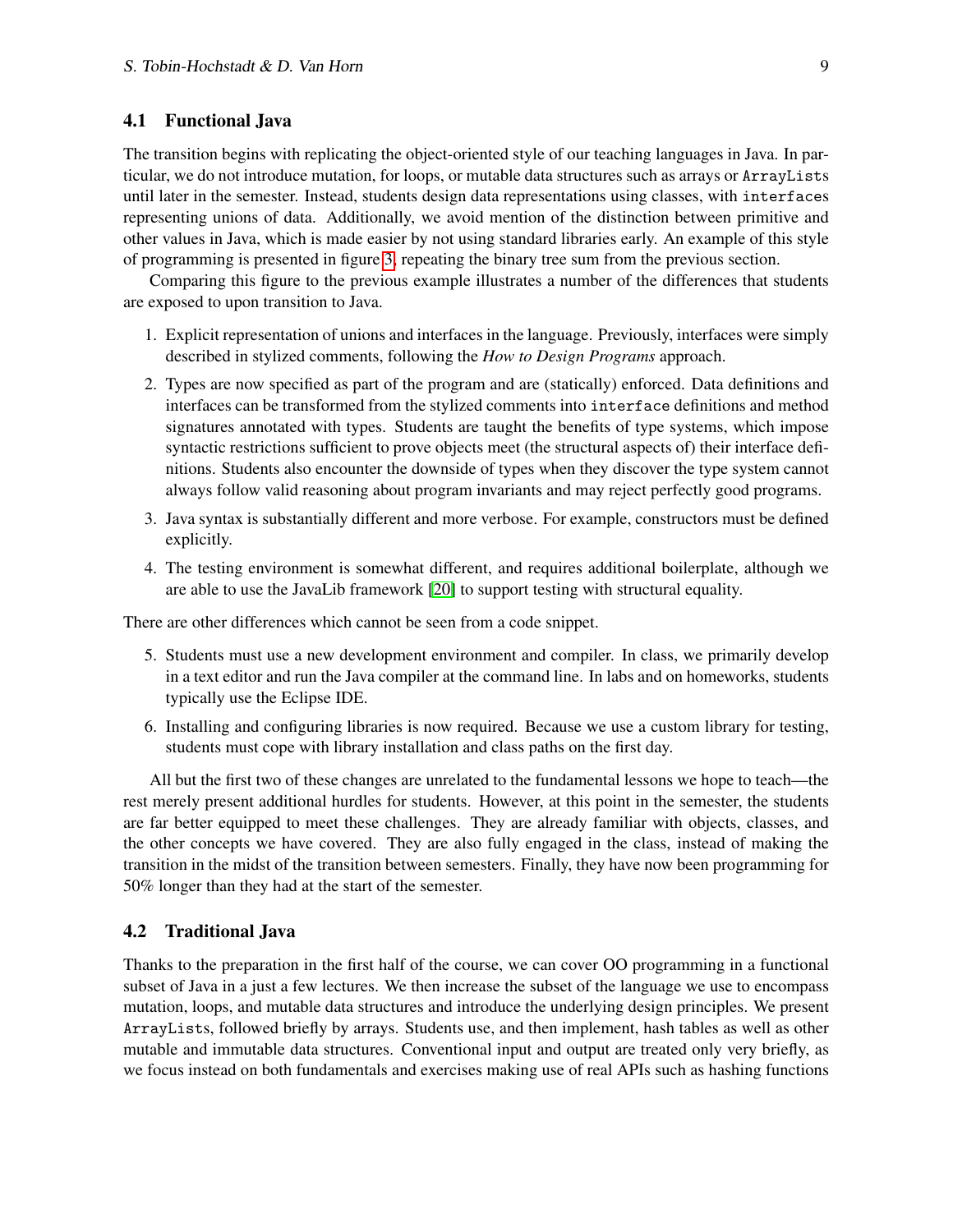```
import tester.*;
interface Tree {
    // sums the elements of this tree
    Integer sum();
}
class Leaf implements Tree {
    Integer v;
    Leaf(Integer v) { this.v = v; }
    public Integer sum() { return this.v; }
}
class Node implements Tree {
    Tree left; Integer v; Tree right;
    Node(Tree l, Integer v, Tree r) {
        this. left = 1;
        this.v = v;
        this.right = r;
    }
    public Integer sum() {
        return this.left.sum() + this.v + this.right.sum();
    }
}
class Examples {
    void test_tree(Tester t) {
        t.checkExpect(new Leaf(7).sum(), 7);
        t.checkExpect(new Node(new Leaf(1),
                                5,
                                new Node(new Leaf(0), 10, new Leaf(0))).sum(),
                      16);
    }
}
```
<span id="page-9-0"></span>Figure 3: Binary tree sum in the style of *How to Design Classes*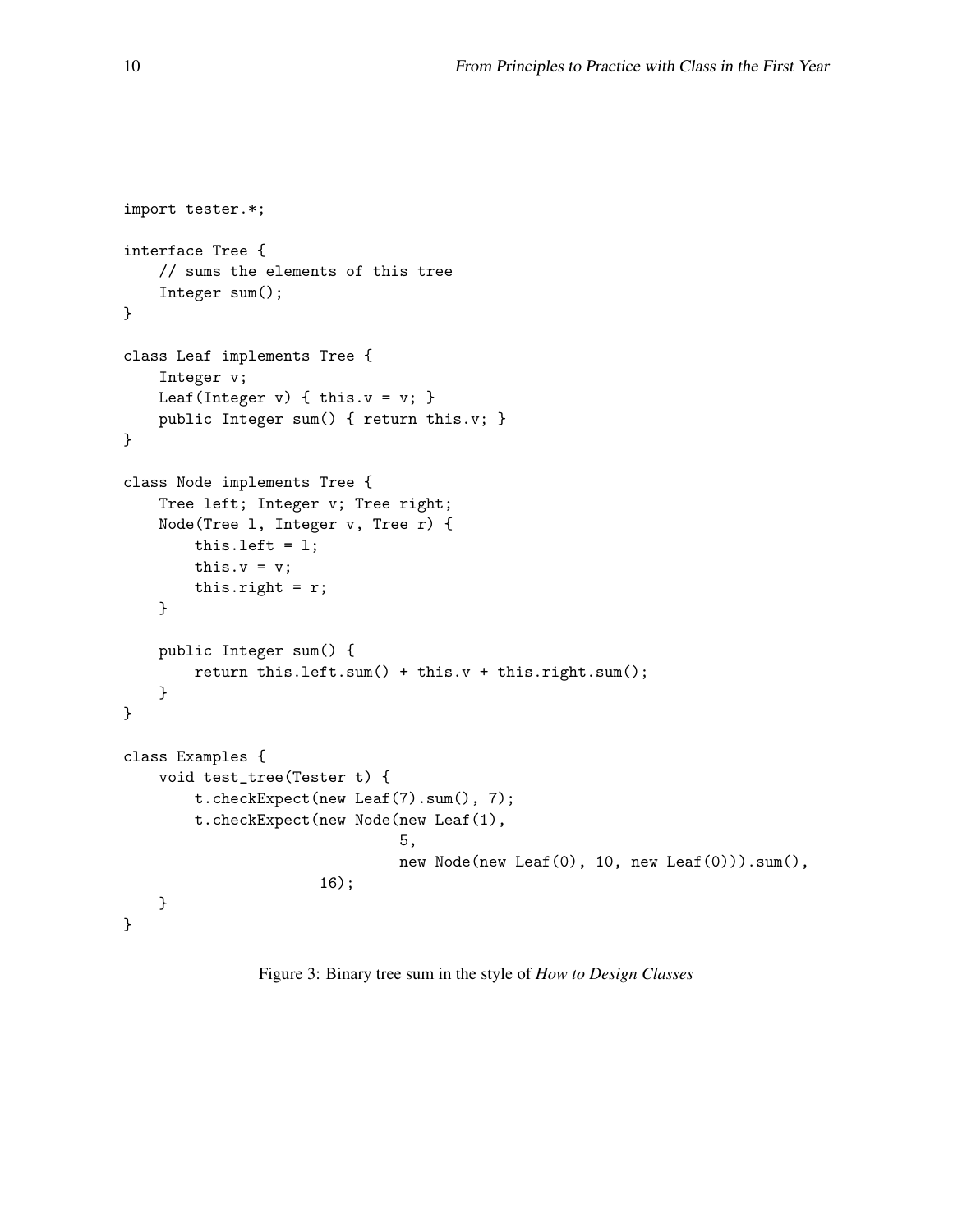or Twitter posting. Finally, while, for, and for-each loops are presented, following the methodology of *How to Design Classes* which connects loops to stylized use of recursive functions with accumulators, a technique the students now have used for two semesters.

#### 4.3 Beyond Traditional Java

Finally, at the end of the course, we are able to build on the two major segments to examine less-wellexplored topics in object-oriented programming. Typically, we cover the basics of representing objects in a functional language, advanced OO techniques such as mixins and prototypes, and a new OO language such as Ruby or JavaScript. Additionally, we emphasize the ability to embed functional programming in an OO context, using techniques such as the command pattern and the visitor patterns. Again, the key message is the transferability of concepts across languages.

# <span id="page-10-0"></span>5 Related work

Teaching programming principles in a functional style has a long history, with Abelson and Sussman's *Structure and Interpretation of Computer Programs* [\[1\]](#page-12-2) being a prominent example. Our work follows in the tradition of the *Program by Design* (PbD) project[2](#page-10-1) (previously known as the *TeachScheme!* project), which emphasizes a systematic approach to program construction.

Since the introduction of functional-first curricula, and more specifically in the Program by Design framework, numerous courses have tackled the problem of transition. Typically they, as we, transition to Java in the second course. We discuss first the approach developed by some of the principal creators of PbD, and then other approaches.

#### 5.1 Program by Design and ProfessorJ

The Program by Design project initially focused only on the first course, with the second course typically taught in Java in institution-specific ways. Subsequently, the pedagogical approach was extended to Java, but without the tool support and textbook of the first course. An example of this approach is described by Bloch [\[5\]](#page-12-0), who presents the experience integrating these courses at Adelphi. He reports that "many of Java's concepts could be introduced more easily in a second course than a first."

With these lessons in mind, the PbD project set out to apply the lessons of teaching languages and IDE support to Java, as well as to present the approach to object-oriented programming in textbook form. ProfessorJ [\[15\]](#page-13-12) is the resulting system, accompanying the draft textbook *How to Design Classes* [\[11\]](#page-13-4). In parallel to our course, Northeastern teaches the remainder of its computer science majors following this approach.

ProfessorJ and *How to Design Classes* maintain many of the ideas of the first course. In particular, ProfessorJ brings language levels to Java, in an attempt to smooth the transition for students from the first course and provide more helpful feedback. ProfessorJ is also embedded in the DrRacket IDE, increasing familiarity for the students and supporting tools such as an interactive read-eval-print loop.

However, the "day 1" transition from the student languages used with *How to Design Programs* to ProfessorJ is too abrupt and too large. Most significantly, changing languages from the first semester immediately rather than simply adding a new concept confuses too many issues for students. On the first day of a *How to Design Classes*-based course, students see object-orientation, a new programming

<span id="page-10-1"></span><sup>2</sup><http://www.programbydesign.org/>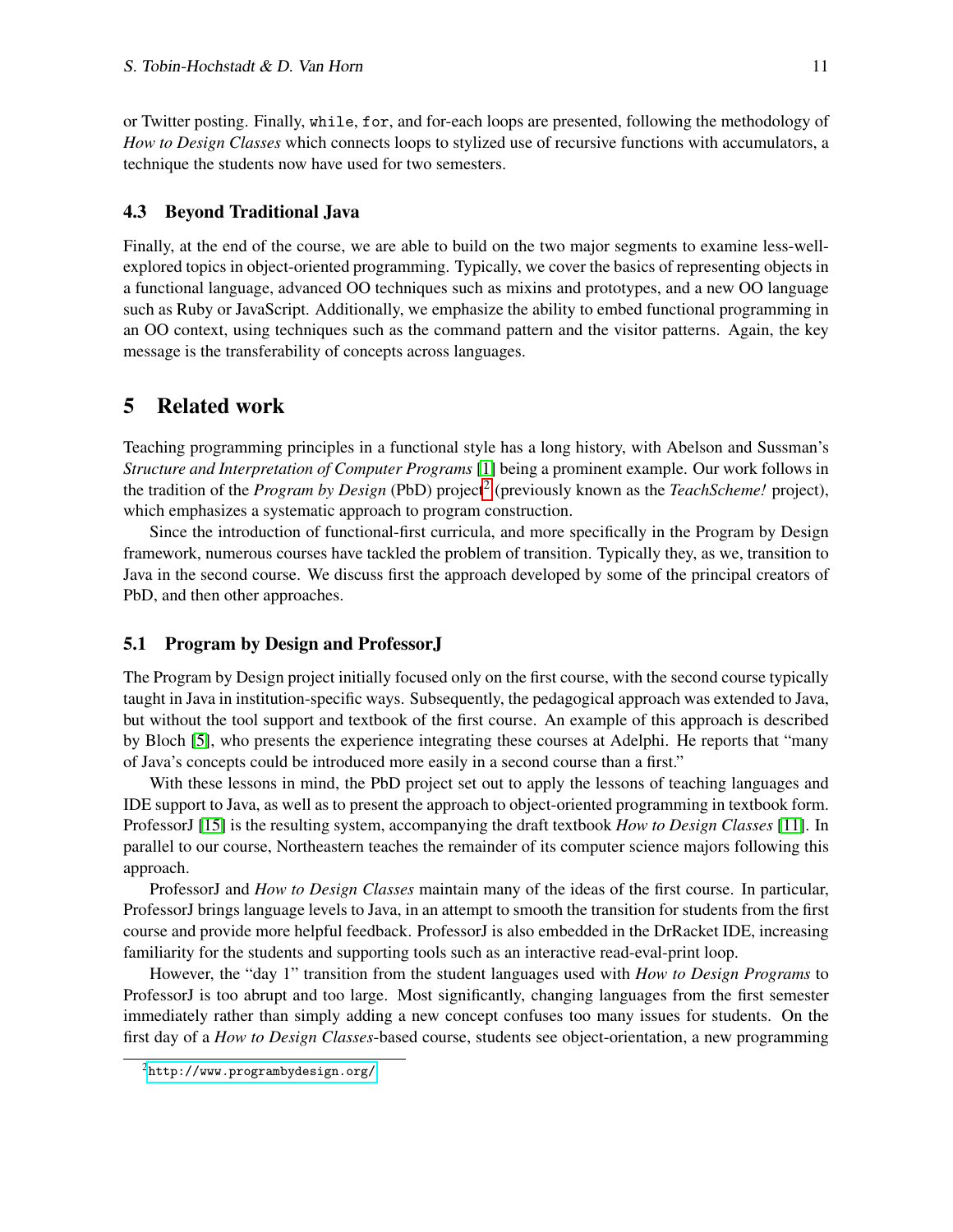paradigm; Java, a new language with new syntax, and a static type system, a crucial but orthogonal concept. In contrast, our course presents just one of these concepts on the first day, but covers all of them by the end of the semester.

ProfessorJ also takes on the the dual challenges of implementing Java as well as subsetting it. This ultimately resulted in both a limited Java environment as well as the eventual abandoning of the tool since it was too difficult to maintain, let alone keep up with advances in Java.

Committing to Java on the first day, regardless of the environment provided to students, has significant limitations. First, the syntactic and semantic heaviness of Java is a burden for beginning students, and discourages interactive and experimental programming. The very first chapter of *How to Design Classes* discusses the fixed size of Java integers, a topic avoided entirely in the first course. Second, by committing to a particular industrial-strength language, it closes off possibilities in the curriculum. Third, it commits entirely to the new paradigm, making it more difficult for students to compare the approaches.

Since ProfessorJ is no longer available, students are faced with an even starker change on the first day. Even with a student-oriented environment such as DrJava or BlueJ [\[2,](#page-12-3) [16\]](#page-13-13), students must learn an entirely new tool, along with new libraries. If the course uses a typical professional development environment such as Eclipse, students must also contend with compilation, loss of interactivity, and subtle issues such as classpaths, none of which are fundamental to the concepts that the course focuses on.

## 5.2 Other transitions

Not every curriculum that begins with *How to Design Programs* transitions to Java after the first course. Ragde [\[22\]](#page-13-2) describes a second course that includes both more advanced work in Scheme beyond teachingoriented languages as well as low-level programming in C, taught to computer science majors at University of Waterloo. Radge's course intentionally does not use student-oriented languages, although the recently-developed C0 language [\[19\]](#page-13-14) could provide such a language. Other discussions of functional programming in the first year [\[7\]](#page-13-1) do not discuss the problems of transition.

#### 5.3 Other approaches to Java

The problems of teaching Java in introductory courses have been well-explored; we mention only a few related directions here. DrJava [\[2\]](#page-12-3) and BlueJ [\[16,](#page-13-13) [18\]](#page-13-15) are introductory environments for Java, which alleviate some but not all of the drawbacks we have outlined. For example, both of these systems immediately present students with (1) type systems and (2) Java syntax, and (3) do not support the image values and exact numeric values that we rely on in our course.

Several teaching-oriented graphics libraries for Java have been proposed [\[6,](#page-13-16) [3\]](#page-12-4), but these are significantly more complex than the graphics and interaction libraries we are able to use in the introductory language we present.

## <span id="page-11-0"></span>6 Experience and outlook

We have now completed the third iteration of this course, teaching approximately 35 students each time. Our experience has been uniformly positive, and the students have gone on to significant success in the subsequent courses, despite the curriculum differing from what the bulk of Northeastern University computer science majors take. Anectodally, the class has also had notable success in the recruitment and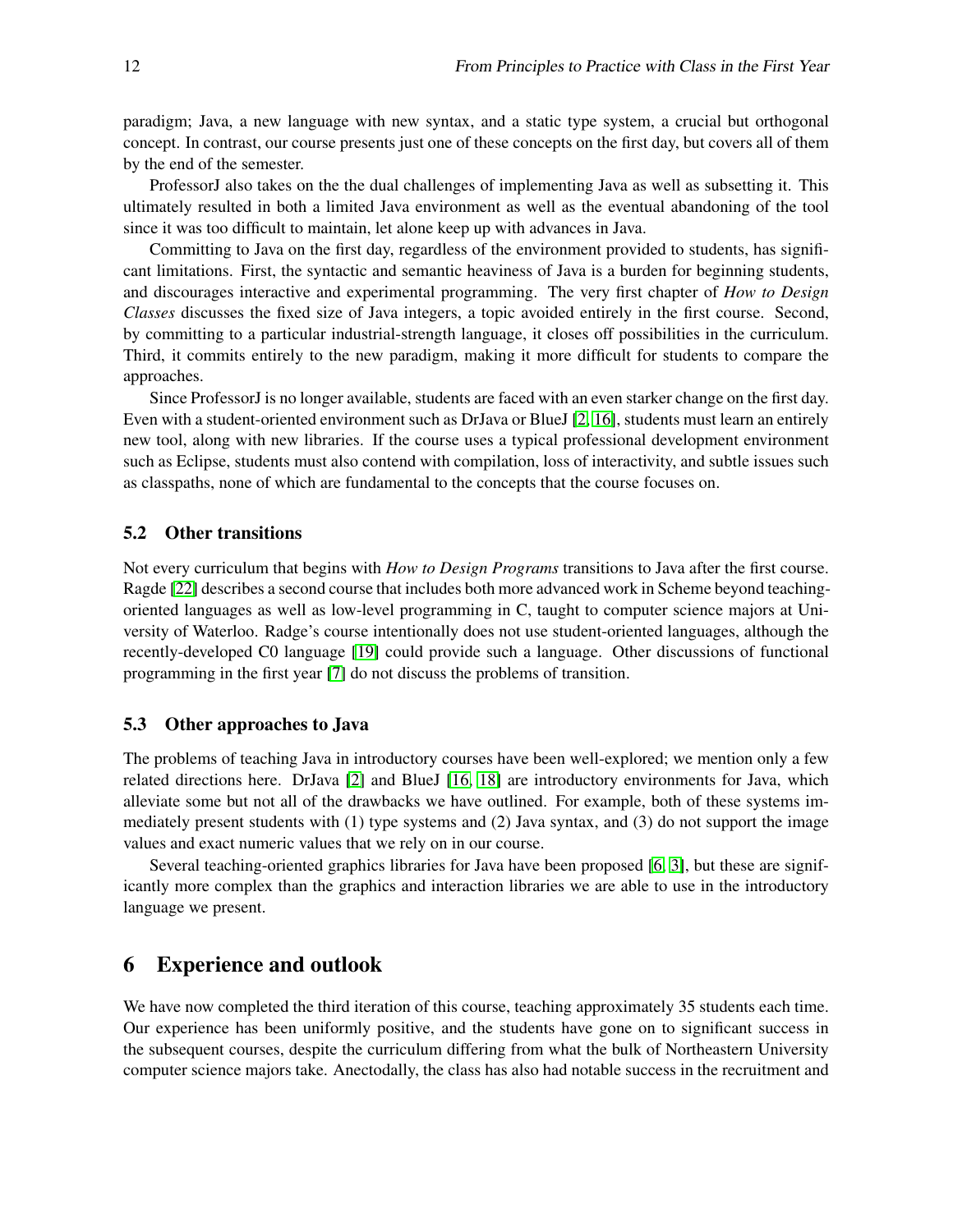retention of female students, as compared to the other versions of the second-semester course. However, the classes are sufficiently different as to make a precise comparison impossible.

The course has provided a vantage point to introduce topics that will be taken up later in the curriculum. We present types, contracts, invariants, and properties of functions, all of which tie into both the concurrent course on logic and computation, as well as later classes on formal methods. The emphasis on representation-independence and interfaces both tie into later classes on software engineering, as well as preparing students for algorithms and data structures courses. Finally, the use of interactive and distributed systems connects to later courses on operating systems and networks.

Despite our success, much remains to be done. Type systems are a fundamental concept, but their introduction accompanies the rest of Java. Developing a typed version of our introductory languages would allow a smoother introduction of this idea.

Our class's use of Eclipse could also be improved by first transitioning to a pedagogically-oriented Java environment, but we have not evaluated the specific options. Alternatively, introducing Java-like syntax for the teaching languages we have developed would help tease apart the difficult transitions still present in the course.

Finally, the Java portion of the class does not continue the use of "World"-style interactive graphical programming, although a version of the "World" library has been developed for Java [\[20\]](#page-13-11). Instead, our course focuses on coverage of standard Java libraries, as well as introductory algorithmic and data structure topics. Continuing to use World-style programming in motivating examples might be valuable for continuity between the two halves of the course.

## Acknowledgments

Matthias Felleisen's approach to pedagogy and passion for undergraduate teaching has inspired this work from the beginning. CCIS Dean Larry Finkelstein entrusted two postdocs with the redesign of a key undergraduate course, which made this experiment possible. Our teaching assistants, Dan Brown, Asumu Takikawa, and Nicholas Labich, as well as the tutors and graders, contributed enormously to the success of our courses. Finally, and most importantly, our students at Northeastern for the last three years have put up with a curriculum in progress, and the opportunity to teach them has been truly rewarding.

## **References**

- <span id="page-12-2"></span>[1] Harold Abelson and Gerald J. Sussman. *Structure and Interpretation of Computer Programs*. MIT Press, 1996.
- <span id="page-12-3"></span>[2] Eric Allen, Robert Cartwright, and Brian Stoler. DrJava: a lightweight pedagogic environment for java. *SIGCSE Bull.*, 34(1):137–141, 2002.
- <span id="page-12-4"></span>[3] Carl Alphonce and Phil Ventura. Using graphics to support the teaching of fundamental objectoriented principles in CS1. In *Companion of the 18th annual ACM SIGPLAN conference on Objectoriented programming, systems, languages, and applications*, OOPSLA '03, pages 156–161. ACM, 2003.
- <span id="page-12-1"></span>[4] Ian Barland, Matthew Flatt, and Robby Findler. The design of a functional image library. In *Workshop on Scheme and Functional Programming (SFP)*, 2010.
- <span id="page-12-0"></span>[5] Stephen A. Bloch. Scheme and java in the first year. *J. Comput. Sci. Coll.*, 15(5):157–165, 2000.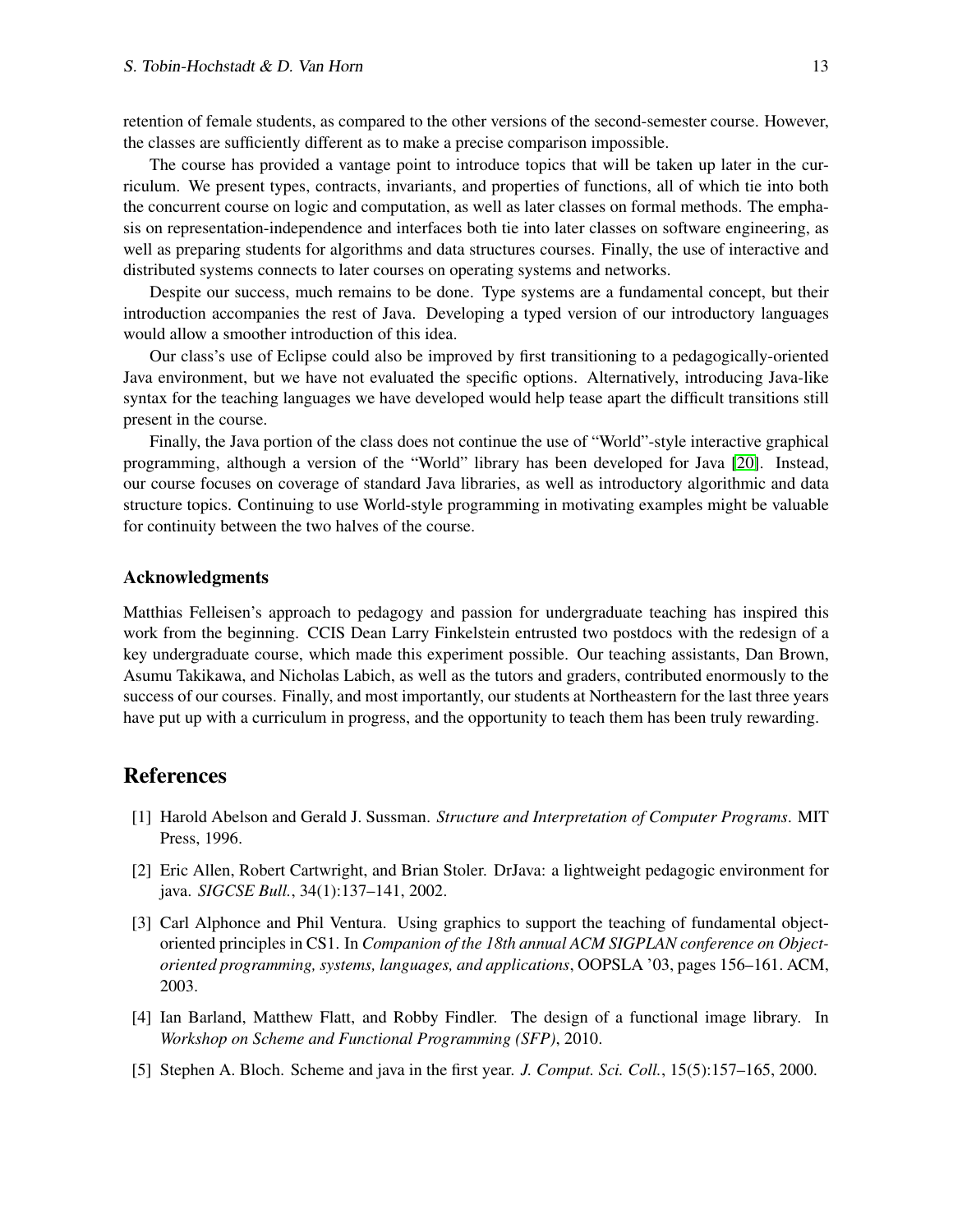- <span id="page-13-16"></span>[6] Kim B. Bruce, Andrea Danyluk, and Thomas Murtagh. A library to support a graphics-based object-first approach to CS 1. In *Proceedings of the thirty-second SIGCSE technical symposium on Computer Science Education*, volume 33 of *SIGCSE '01*, pages 6–10. ACM, 2001.
- <span id="page-13-1"></span>[7] Manuel M. T. Chakravarty and Gabriele Keller. The risks and benefits of teaching purely functional programming in first year. *J. Funct. Program.*, 14(1):113–123, 2004.
- <span id="page-13-3"></span>[8] Matthias Felleisen, Robert B. Findler, Matthew Flatt, and Shriram Krishnamurthi. *How to design programs: an introduction to programming and computing*. MIT Press, 2001.
- <span id="page-13-0"></span>[9] Matthias Felleisen, Robert B. Findler, Matthew Flatt, and Shriram Krishnamurthi. The structure and interpretation of the computer science curriculum. *Journal of Functional Programming*, 14(4): 365–378, 2004.
- <span id="page-13-9"></span>[10] Matthias Felleisen, Robert B. Findler, Matthew Flatt, and Shriram Krishnamurthi. A functional I/O system or, fun for freshman kids. In *ICFP '09 Proceedings of the 14th ACM SIGPLAN International Conference on Functional programming*, pages 47–58. ACM, 2009.
- <span id="page-13-4"></span>[11] Matthias Felleisen, Matthew Flatt, Robert Bruce Findler, Kathryn E. Gray, Shriram Krishnamurthi, and Viera K. Proulx. *How to Design Classes (Draft)*. 2012. URL [http://www.ccs.neu.edu/](http://www.ccs.neu.edu/home/matthias/htdc.html) [home/matthias/htdc.html](http://www.ccs.neu.edu/home/matthias/htdc.html).
- <span id="page-13-7"></span>[12] Robert B. Findler, John Clements, Cormac Flanagan, Matthew Flatt, Shriram Krishnamurthi, Paul Steckler, and Matthias Felleisen. Drscheme: a programming environment for Scheme. *JFP*, 12 (02):159–182, 2002.
- <span id="page-13-10"></span>[13] Erich Gamma, Richard Helm, Ralph Johnson, and John Vlissides. *Design Patterns: Elements of Reusable Object-Oriented Software*. Addison Wesley, 1994.
- <span id="page-13-8"></span>[14] Kathryn E. Gray and Matthias Felleisen. Linguistic support for unit tests. Technical Report UUCS-07-013, University of Utah, 2007.
- <span id="page-13-12"></span>[15] Kathryn E. Gray and Matthew Flatt. ProfessorJ: a gradual introduction to java through language levels. In *Companion of the 18th annual ACM SIGPLAN conference on Object-oriented programming, systems, languages, and applications*, OOPSLA '03, pages 170–177. ACM, 2003.
- <span id="page-13-13"></span>[16] James I. Hsia, Elspeth Simpson, Daniel Smith, and Robert Cartwright. Taming java for the classroom. *SIGCSE Bull.*, 37(1):327–331, 2005.
- <span id="page-13-6"></span>[17] Matt Kaufmann, J. Strother Moore, and Panagiotis Manolios. *Computer-Aided Reasoning: An Approach*. Kluwer Academic Publishers, 2000.
- <span id="page-13-15"></span>[18] Michael Kolling, Bruce Quig, Andrew Patterson, and John Rosenberg. The BlueJ system and its ¨ pedagogy. *Journal of Computer Science Education*, 13(4), 2003.
- <span id="page-13-14"></span>[19] Frank Pfennig. C0 reference, 2011. URL [http://c0.typesafety.net/doc/c0-reference.](http://c0.typesafety.net/doc/c0-reference.pdf) [pdf](http://c0.typesafety.net/doc/c0-reference.pdf).
- <span id="page-13-11"></span>[20] Viera K. Proulx. Javalib, 2012. URL <http://www.ccs.neu.edu/javalib/>.
- <span id="page-13-5"></span>[21] Viera K. Proulx and Kathryn E. Gray. Design of class hierarchies: an introduction to OO program design. In *Proceedings of the 37th SIGCSE technical symposium on Computer science education*, SIGCSE '06, pages 288–292. ACM, 2006.
- <span id="page-13-2"></span>[22] Prabhakar Ragde. The chilling descent: making the transition to a conventional curriculum. In *Proceedings of the 2008 international workshop on Functional and declarative programming in education*, FDPE '08, pages 13–20. ACM, 2008.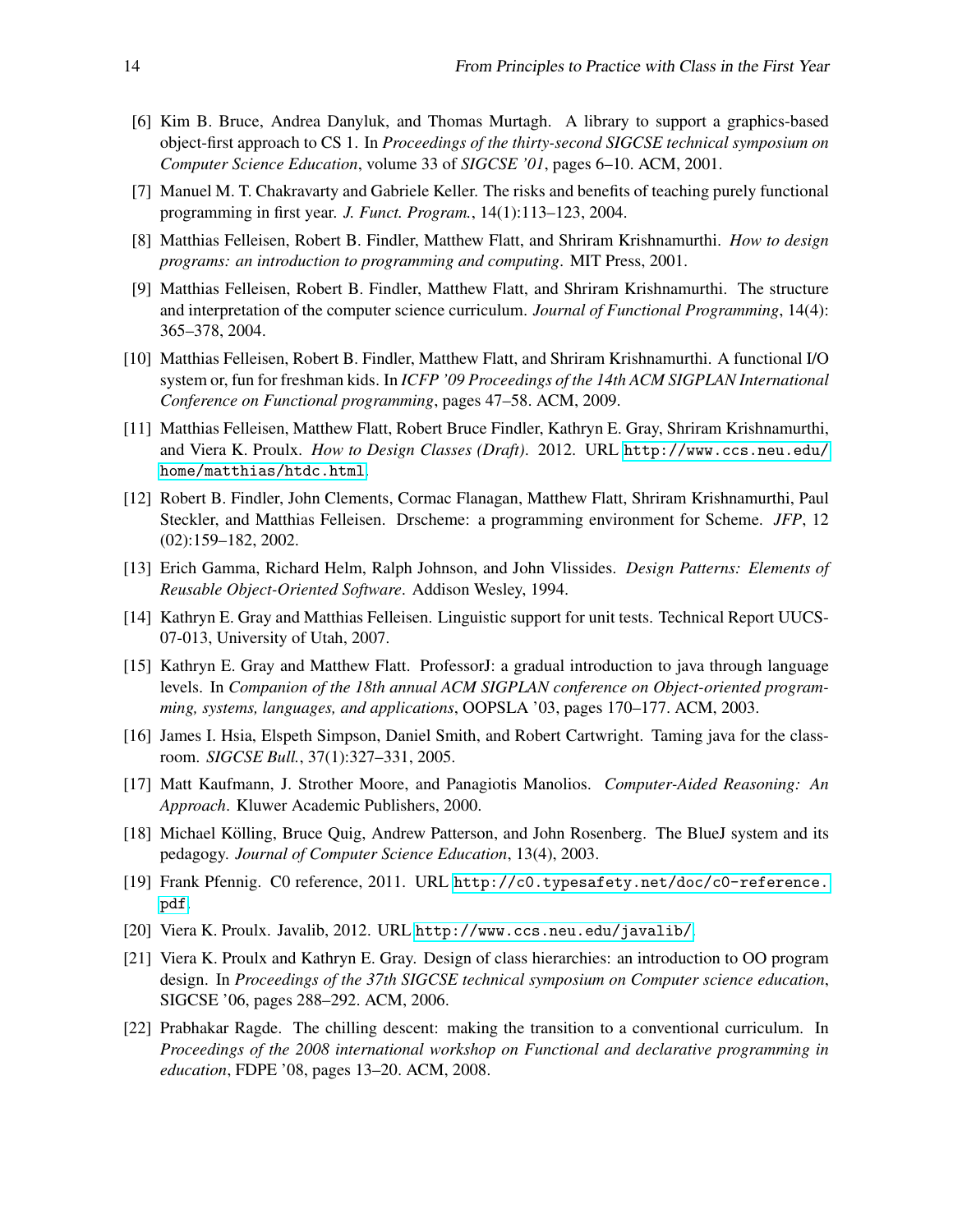<span id="page-14-0"></span>[23] Joel Spolsky. The Perils of JavaSchools, 2005. URL [http://www.joelonsoftware.com/](http://www.joelonsoftware.com/articles/ThePerilsofJavaSchools.html) [articles/ThePerilsofJavaSchools.html](http://www.joelonsoftware.com/articles/ThePerilsofJavaSchools.html).